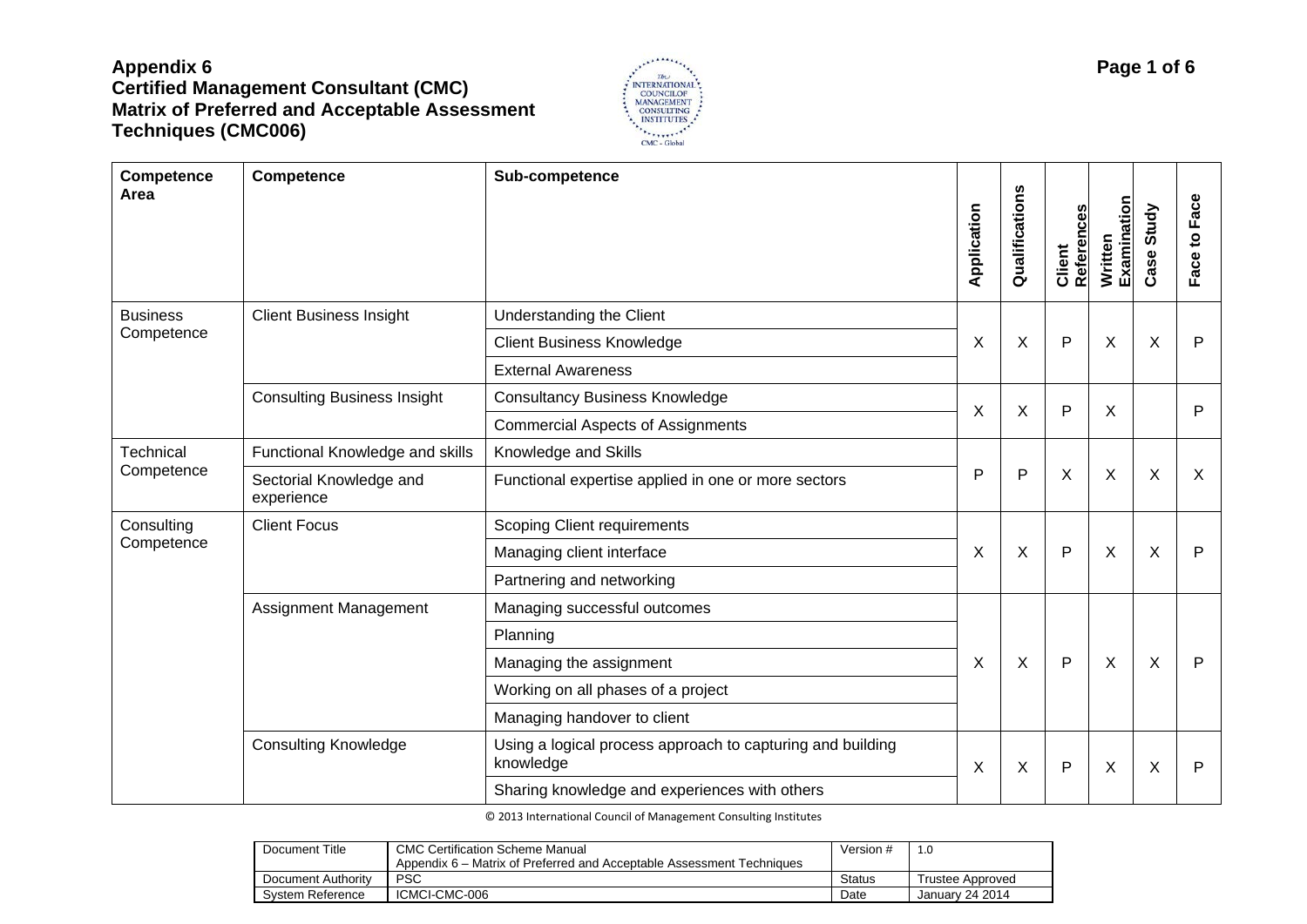

| Competence<br>Area | Competence                         | Sub-competence                                                                                                                   | Application | n<br>Qualification | <b>References</b><br>Client | Written<br>Examination | Case Study  | Face to Face |
|--------------------|------------------------------------|----------------------------------------------------------------------------------------------------------------------------------|-------------|--------------------|-----------------------------|------------------------|-------------|--------------|
|                    |                                    | Applying knowledge, tools and technical expertise to support<br>value creation, tailoring it to the specific needs of the client |             |                    |                             |                        |             |              |
|                    | <b>Consulting Process</b>          | Presentation techniques                                                                                                          |             |                    |                             |                        |             |              |
|                    |                                    | Written reporting techniques                                                                                                     |             |                    |                             |                        |             |              |
|                    |                                    | <b>Facilitation techniques</b>                                                                                                   |             |                    |                             |                        |             |              |
|                    |                                    | Coaching                                                                                                                         | X           | X                  | $\mathsf{P}$                | X                      | X           | $\mathsf{P}$ |
|                    |                                    | Mentoring                                                                                                                        |             |                    |                             |                        |             |              |
|                    |                                    | Consensus building techniques                                                                                                    |             |                    |                             |                        |             |              |
|                    |                                    | Collaborative working techniques                                                                                                 |             |                    |                             |                        |             |              |
|                    | Tools and Methodologies            | Selects and uses appropriate diagnostic tools, methods and<br>techniques                                                         | X           | X                  | P                           | X                      | X           | P            |
|                    | <b>Risk and Quality Management</b> | Managing Risk and Issues                                                                                                         |             |                    | P                           |                        |             |              |
|                    |                                    | <b>Managing Quality</b>                                                                                                          | X           | X                  |                             | X                      | X           | P            |
| Ethics and         | <b>Professional Behaviours</b>     | Ethical behaviour                                                                                                                |             |                    | P                           | X                      | X           | P            |
| Professionalism    |                                    | <b>Professional Behaviour</b>                                                                                                    |             |                    |                             |                        |             |              |
|                    | <b>Analytical Skills</b>           | Problem solving approach                                                                                                         |             |                    |                             |                        |             |              |
|                    |                                    | Decision Making and Recommendation                                                                                               |             | X                  | $\mathsf{P}$                | X                      | $\mathsf X$ | $\mathsf{P}$ |
|                    |                                    | Innovation                                                                                                                       |             |                    |                             |                        |             |              |
|                    | Personal Interaction               | Takes and maintains responsibility for own actions                                                                               |             |                    | P                           |                        | X           | P            |

| Document Title     | <b>CMC Certification Scheme Manual</b>                                | Version #     | 1.0              |
|--------------------|-----------------------------------------------------------------------|---------------|------------------|
|                    | Appendix 6 – Matrix of Preferred and Acceptable Assessment Techniques |               |                  |
| Document Authority | PSC                                                                   | <b>Status</b> | Trustee Approved |
| System Reference   | ICMCI-CMC-006                                                         | Date          | January 24 2014  |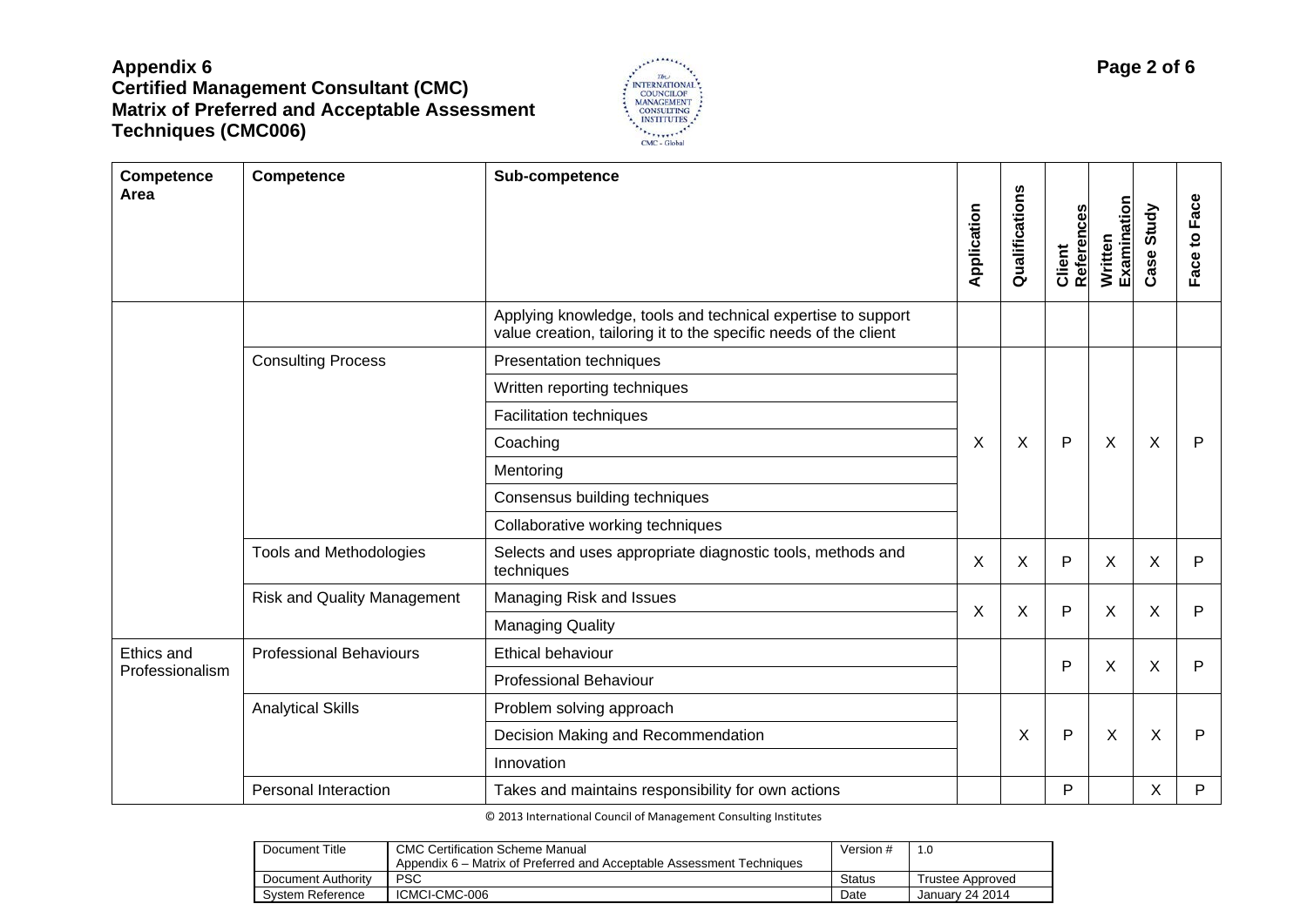

| Competence<br>Area                       | Competence           | Sub-competence                               | Application | Σu<br>Qualificatio | Client<br>References | Written<br>Examination | Study<br>Case | Φ<br>Fac<br>$\mathbf{S}$<br>Face |
|------------------------------------------|----------------------|----------------------------------------------|-------------|--------------------|----------------------|------------------------|---------------|----------------------------------|
|                                          |                      | <b>Handles Complexity</b>                    |             |                    |                      |                        |               |                                  |
|                                          |                      | Interacts effectively with others            |             |                    |                      |                        |               |                                  |
|                                          |                      | Demonstrates influencing skills              |             |                    |                      |                        |               |                                  |
|                                          |                      | Demonstrates communication skills            |             |                    |                      |                        |               |                                  |
| Continued<br>Learning and<br>Development | Personal Development | Self-development                             | P           | X                  | X                    |                        |               | P                                |
|                                          |                      | Actively seeks out new and appropriate tools | X           | P                  | Χ                    | X                      | X             | P                                |

#### **Key to the Matrix and its use**

- 1. In the above table:
- $P = a$  preferred technique for assessing the relevant competence sub-set
- $X =$  an acceptable technique for assessing the relevant competence sub-set.

This applies in general to the components of the competence sub-set, as well as to the competence sub-set overall.

- 2. Two "preferred" techniques are available for each competence sub-set, as well as a variable number of "acceptable" techniques.
- 3. It is an ICMCI mandatory requirement that in certifying a candidate, each competence sub-set should be assessed at least twice, using different techniques, in order to provide a balanced and fair perspective.
- 4. It is an ICMCI mandatory requirement that at least one of these techniques should be a "preferred" technique.

| Document Title     | <b>CMC Certification Scheme Manual</b>                                | Version #     |                  |
|--------------------|-----------------------------------------------------------------------|---------------|------------------|
|                    | Appendix 6 – Matrix of Preferred and Acceptable Assessment Techniques |               |                  |
| Document Authority | PSC                                                                   | <b>Status</b> | Trustee Approved |
| System Reference   | ICMCI-CMC-006                                                         | Date          | January 24 2014  |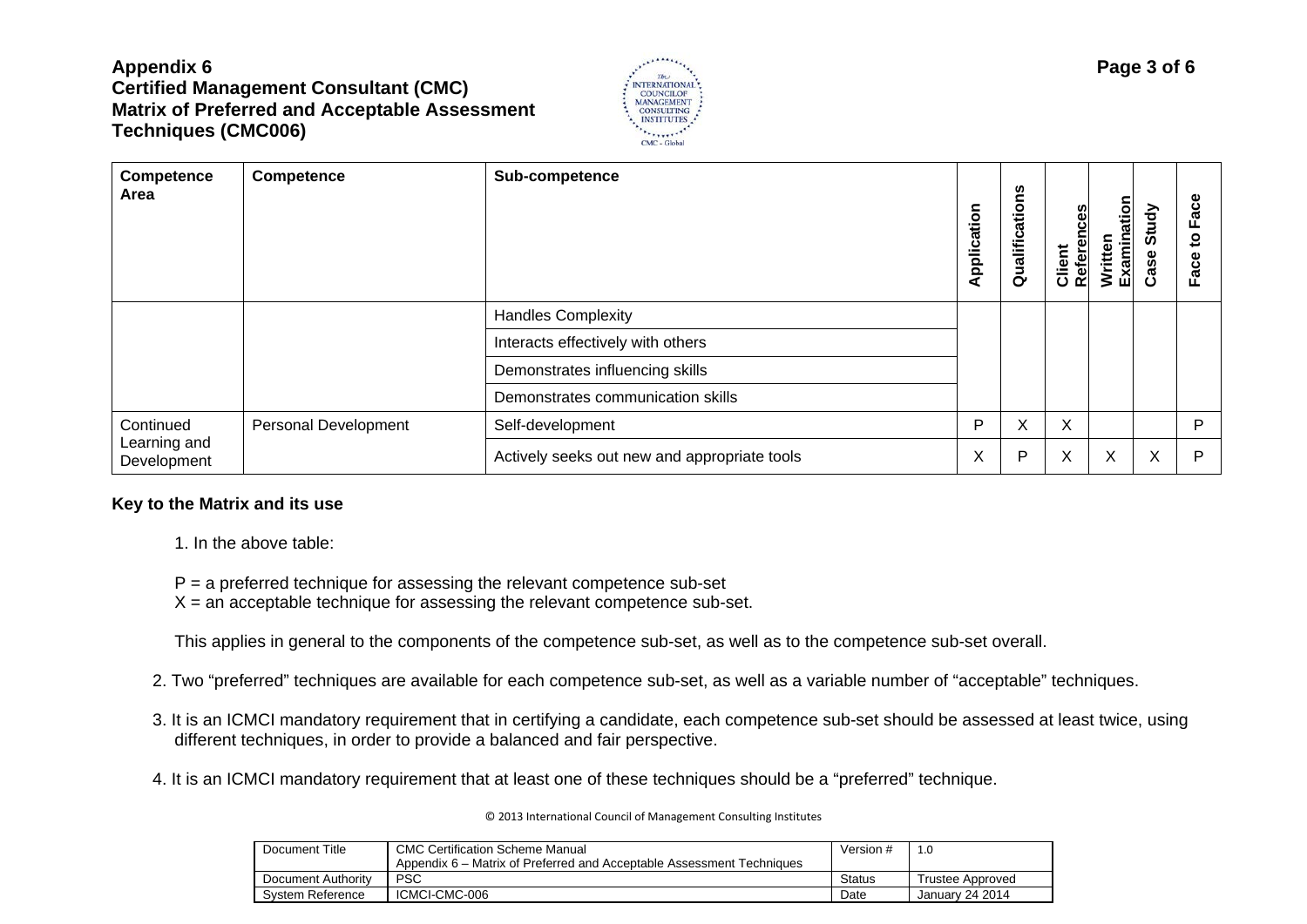

5. ICMCI mandatory requirements are that the certification process overall should combine each of three distinct aspects:

- written submission from the candidate (which may include examination elements)
- external assessment primarily from clients, but possibly including also colleagues
- face to face assessment by at least two qualified institute assessors.

### **Definitions of Assessment Techniques**

The ICMCI definitions of assessment techniques appropriate for use during the certification process for CMC are as follows:

| <b>Assessment Technique</b>                                                                                                                               | <b>Definition</b>                                                                                                                                                                                                                                                                                                                                                                                                                                                                                                                                                                                                                                          |
|-----------------------------------------------------------------------------------------------------------------------------------------------------------|------------------------------------------------------------------------------------------------------------------------------------------------------------------------------------------------------------------------------------------------------------------------------------------------------------------------------------------------------------------------------------------------------------------------------------------------------------------------------------------------------------------------------------------------------------------------------------------------------------------------------------------------------------|
| <b>1. APPLICATION</b>                                                                                                                                     | The independent assessment by one or more qualified institute assessors of written evidence submitted in advance                                                                                                                                                                                                                                                                                                                                                                                                                                                                                                                                           |
| Documentary evidence in the                                                                                                                               | by a candidate. The written evidence should take the form of a portfolio including a curriculum vitae (CV),                                                                                                                                                                                                                                                                                                                                                                                                                                                                                                                                                |
| candidate's Application                                                                                                                                   | summaries of client assignments, a structured application form, and/or other suitable documentary evidence.                                                                                                                                                                                                                                                                                                                                                                                                                                                                                                                                                |
| <b>2. QUALIFICATIONS</b>                                                                                                                                  | Verifying that an individual has professional qualifications in their area of practise e.g. an accounting designation or                                                                                                                                                                                                                                                                                                                                                                                                                                                                                                                                   |
| Academic and professional                                                                                                                                 | an engineering qualification; and more general academic qualifications e.g. a university graduate, in accordance                                                                                                                                                                                                                                                                                                                                                                                                                                                                                                                                           |
| Qualifications                                                                                                                                            | with the particular requirements of the national CMC standard.                                                                                                                                                                                                                                                                                                                                                                                                                                                                                                                                                                                             |
| <b>3. CLIENT REFERENCE</b>                                                                                                                                | The evaluation by an independent assessor of client and possibly other third party references or testimonials. This is                                                                                                                                                                                                                                                                                                                                                                                                                                                                                                                                     |
| Client (and other) third party                                                                                                                            | primarily independently collected written or telephone feedback from clients, but may also include managers and                                                                                                                                                                                                                                                                                                                                                                                                                                                                                                                                            |
| references/testimonials                                                                                                                                   | professional peers. This could take the format of standard questionnaires, or 360 degree techniques, or other means.                                                                                                                                                                                                                                                                                                                                                                                                                                                                                                                                       |
| <b>4. WRITTEN EXAMINATION</b><br>Written examination                                                                                                      | A structured written evaluation to test candidates' knowledge of consulting theory, practice, concepts or ethics. This<br>could take the form of a multiple choice or open answers and be delivered in traditional class room based<br>examination or on-line.                                                                                                                                                                                                                                                                                                                                                                                             |
| <b>5. CASE STUDY</b><br>Detailed description of a client<br>business situation requiring a<br>solution (sometimes called an<br><b>Engagement Summary)</b> | Description of a detailed client business situation, to which candidates must propose a specific solution, including<br>diagnosis of the issues, identification of options, and definition and justification of the proposed course of action.,<br>Such case studies may be undertaken in written or verbal form, and in single candidate or group situations. The<br>candidates' responses should be assessed by one or more qualified institute assessors. The case study may be an<br>assignment example provided by the candidate from his own experience, but if so it should be tested by questions<br>from assessors during face to face interview. |

| Document Title     | <b>CMC Certification Scheme Manual</b>                                | Version #     |                  |
|--------------------|-----------------------------------------------------------------------|---------------|------------------|
|                    | Appendix 6 – Matrix of Preferred and Acceptable Assessment Techniques |               |                  |
| Document Authority | <b>PSC</b>                                                            | <b>Status</b> | Trustee Approved |
| System Reference   | ICMCI-CMC-006                                                         | Date          | January 24 2014  |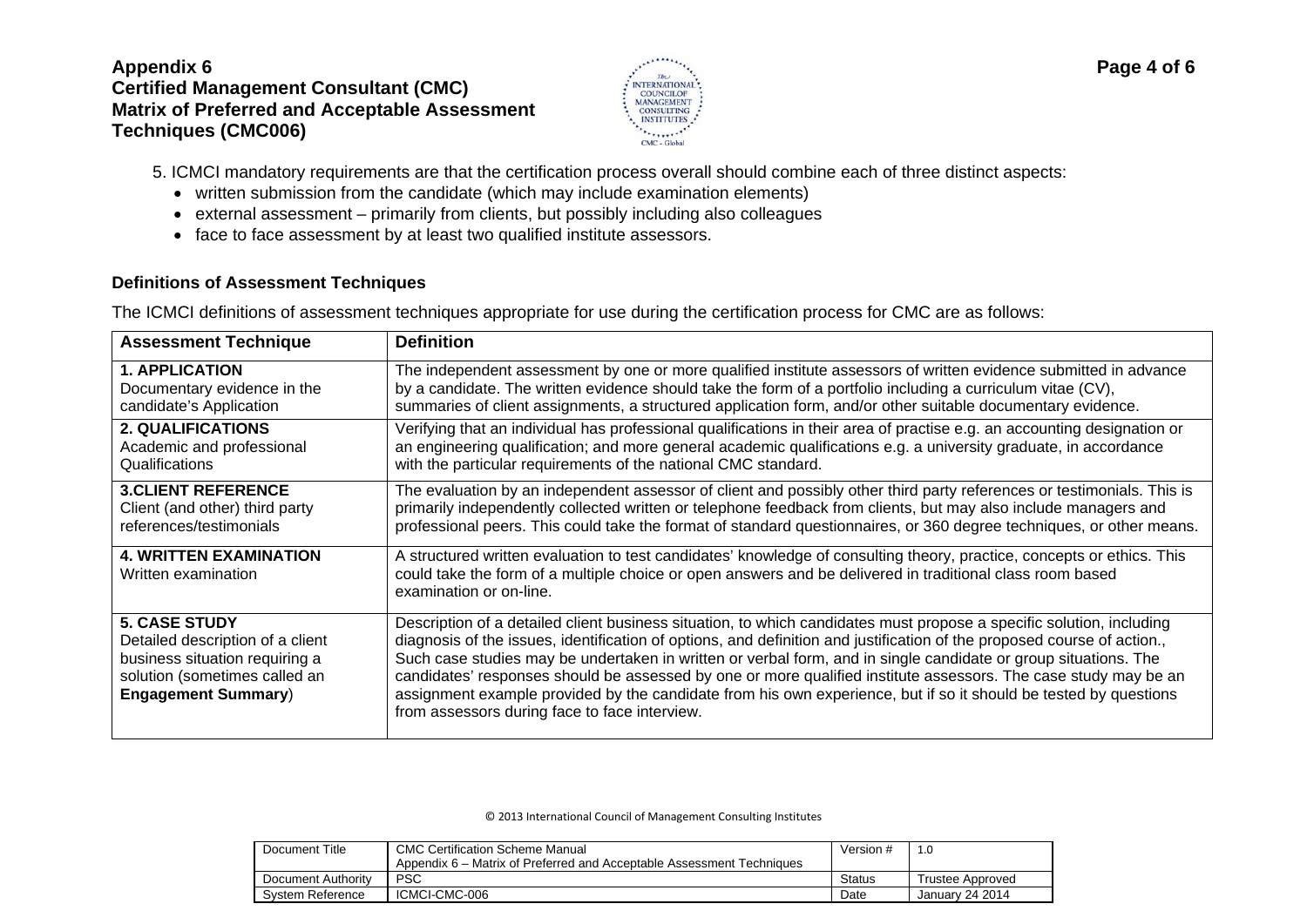

| <b>Assessment Technique</b>                                                                                           | <b>Definition</b>                                                                                                                                                                                                                                                                                                                  |
|-----------------------------------------------------------------------------------------------------------------------|------------------------------------------------------------------------------------------------------------------------------------------------------------------------------------------------------------------------------------------------------------------------------------------------------------------------------------|
| <b>6. FACE TO FACE</b><br>Structured face to face interview<br>(including a presentation) with<br>qualified assessors | A structured question and answer session with two or more independent qualified assessors who have received<br>training about the Institute's CMC standard. This should normally include a presentation by the candidate on one or<br>more recent client projects, or on a professional topic. Evidence must be formally recorded. |

#### **NOTE: Use of Electronic Media**

Where physical attendance at an assessment meeting is difficult (typically because of geographical remoteness), candidates may provide evidence through some form of electronic medium. This is not acceptable as a stand-alone assessment technique, unless it includes or is supported by some direct personal interaction, and the candidate is at some point visible to the assessors. For example, a video presentation followed by a conference call, or alternatively a full video conferencing session, would be acceptable as the equivalent of a face-to-face interview.

#### **NOTE: Concerning the Relevance of Sponsors for Assessment**

"Sponsoring" is defined as "the declaration of a candidate's skills, his overall professionalism, and his adherence to ethical standards by a CMC who is sponsoring or recommending an individual applying for CMC". Whilst ICMCI recognises the use of sponsors as perfectly acceptable should countries so choose, it views sponsorship as an optional pre-qualification requirement to be met by CMC candidates, in advance of the certification process, not as an assessment technique for use in the certification process itself.

| Document Title     | <b>CMC Certification Scheme Manual</b>                                | Version #     | 1.0              |
|--------------------|-----------------------------------------------------------------------|---------------|------------------|
|                    | Appendix 6 – Matrix of Preferred and Acceptable Assessment Techniques |               |                  |
| Document Authority | <b>PSC</b>                                                            | <b>Status</b> | Trustee Approved |
| System Reference   | ICMCI-CMC-006                                                         | Date          | January 24 2014  |